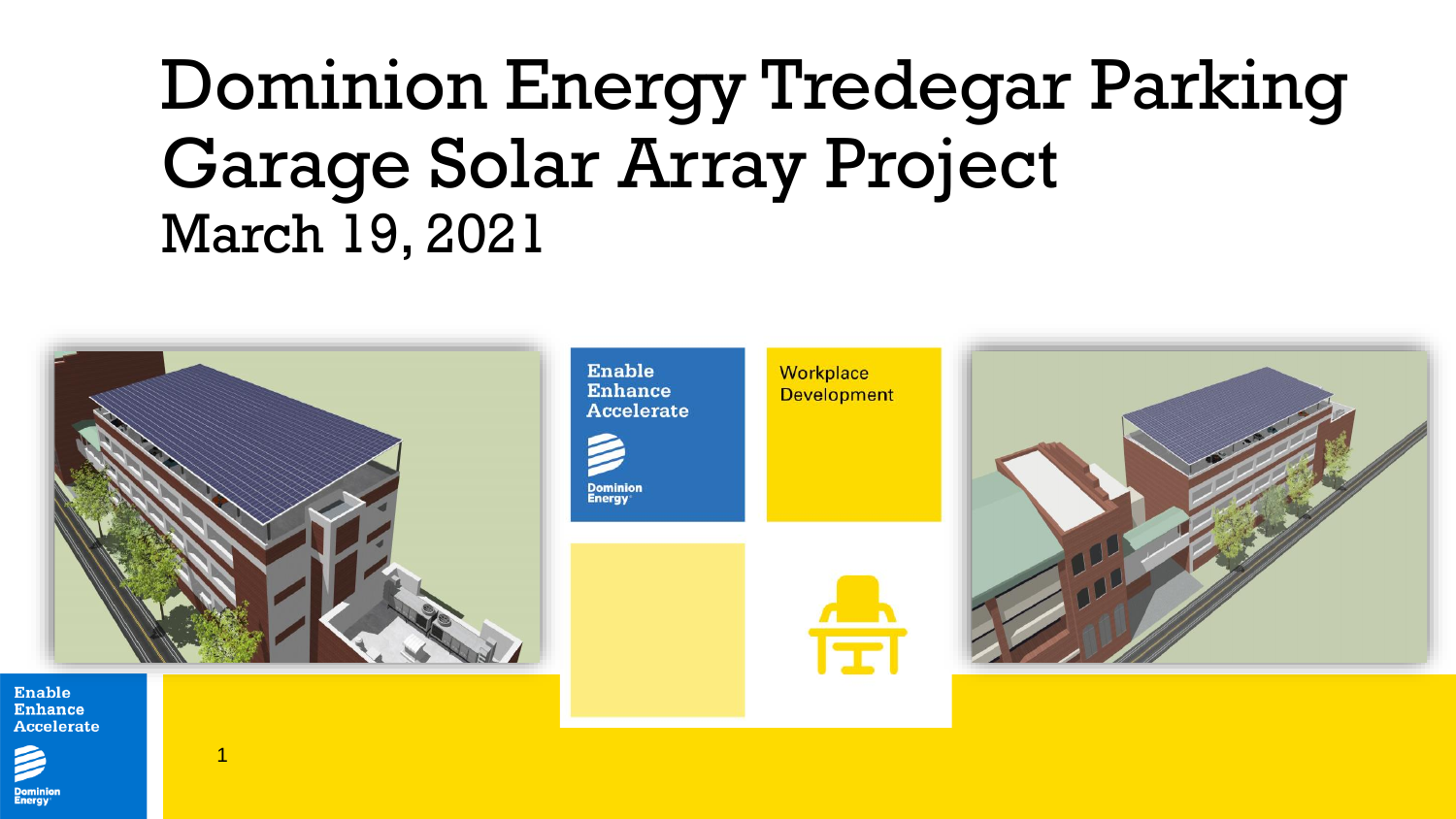## Dominion Energy Project Team

Dominion Energy

- Manager Capital Projects: Kyle Young
- Senior Project Manager: Harvey Jones
- External Affairs Manager: Felix Sarfo-Kantanka Jr.

Project Partnerships

- Vanasse Hangen Brustlin
- Sun Tribe Solar





**Dominior**<br>Energy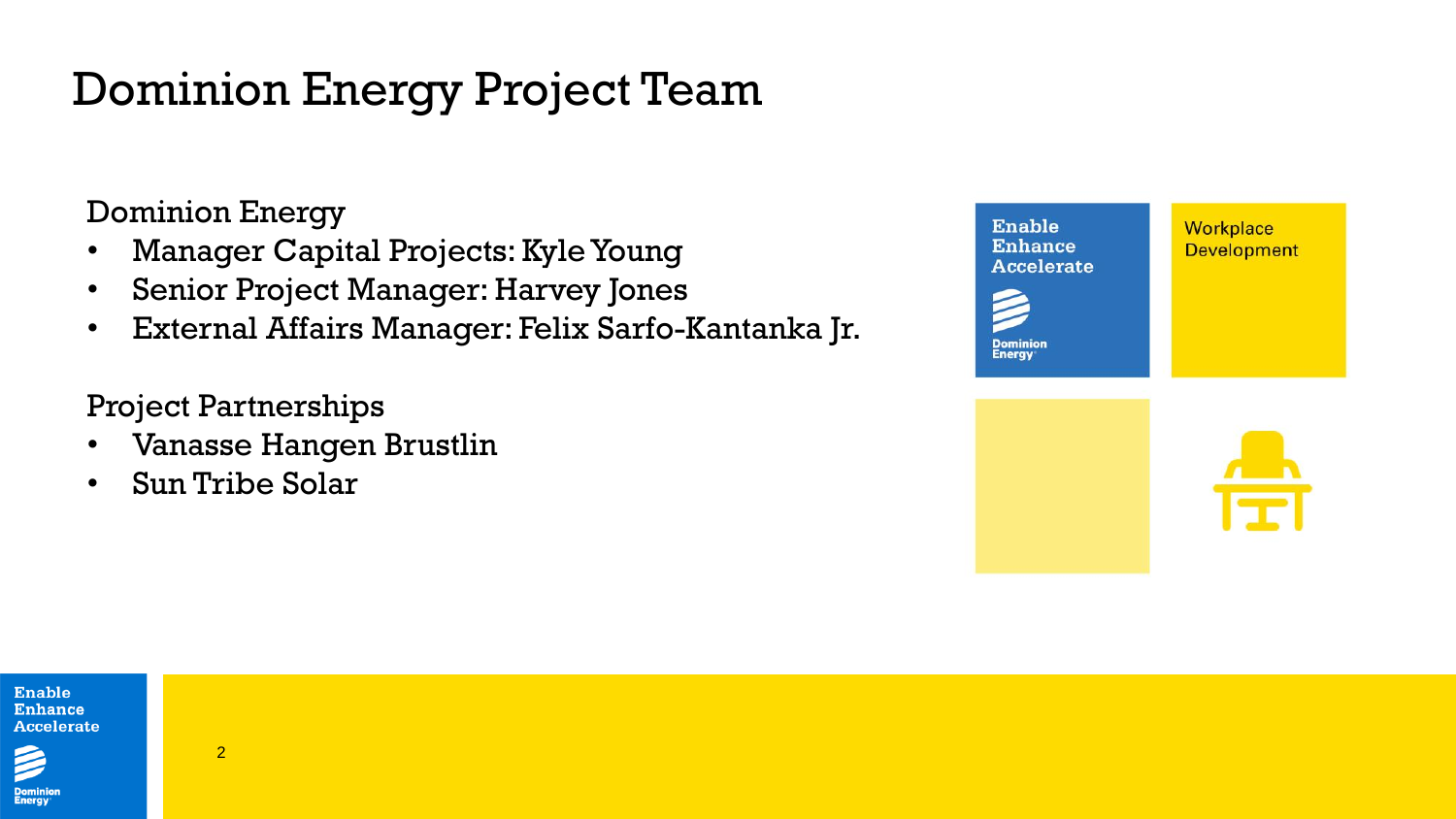## Dominion Energy's Clean Energy Initiative

Over the next 15 years, Dominion Energy plans to add enough solar energy to power 4 million homes when the sun is shining in support of Virginia's plan for 100% zero-carbon electricity by 2045 and our goal of net zero carbon and methane emissions across all the states in which we operate by 2050.

In order to meet these renewable energy and sustainability targets, we at Dominion Energy are exploring all types of opportunities to develop solar and other clean energy resources. We are currently advancing one such project in the City of Richmond and are pleased to share more information with you today.

This project, which is being done in partnership with Sun Tribe, headquartered in Charlottesville, Virginia, calls for a small solar array to be located on the top floor of the existing parking garage at our Tredegar Street campus along the James River.

Once up and running, this solar array will generate enough energy equal to powering 120 homes – without impacting the views from the Oregon Hill neighborhood and the surrounding area.

Furthermore, we intend to dedicate any revenue generated by the array to support education initiatives in Richmond, pending necessary agreements.

Enable Enhance Accelerate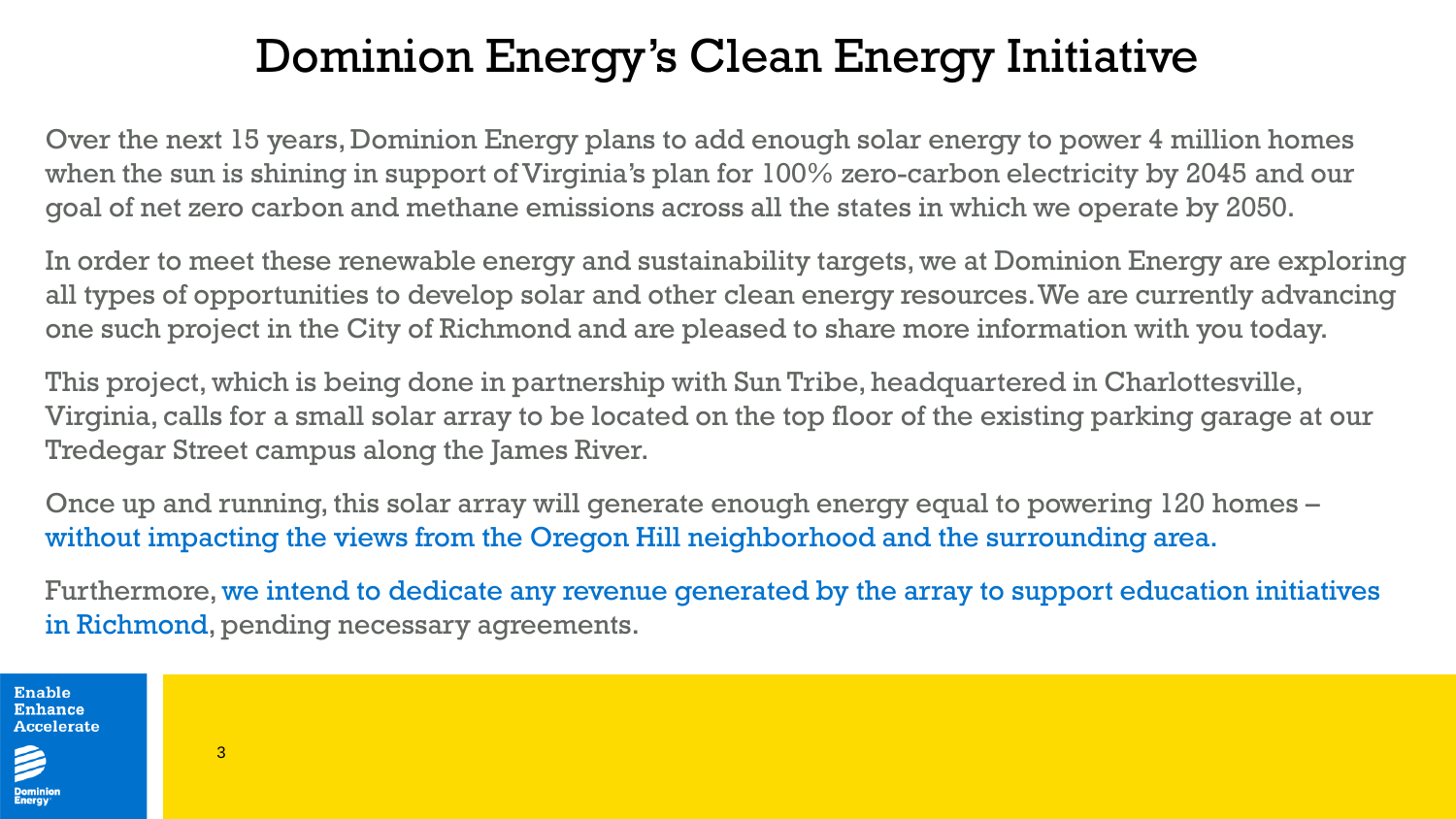### Project Outline

Utilize existing top level of the Clearinghouse parking garage to install a new Solar Array Canopy. The generation of the Solar Array will be interconnected back to the electrical grid.





Domini<mark>c</mark><br>Energy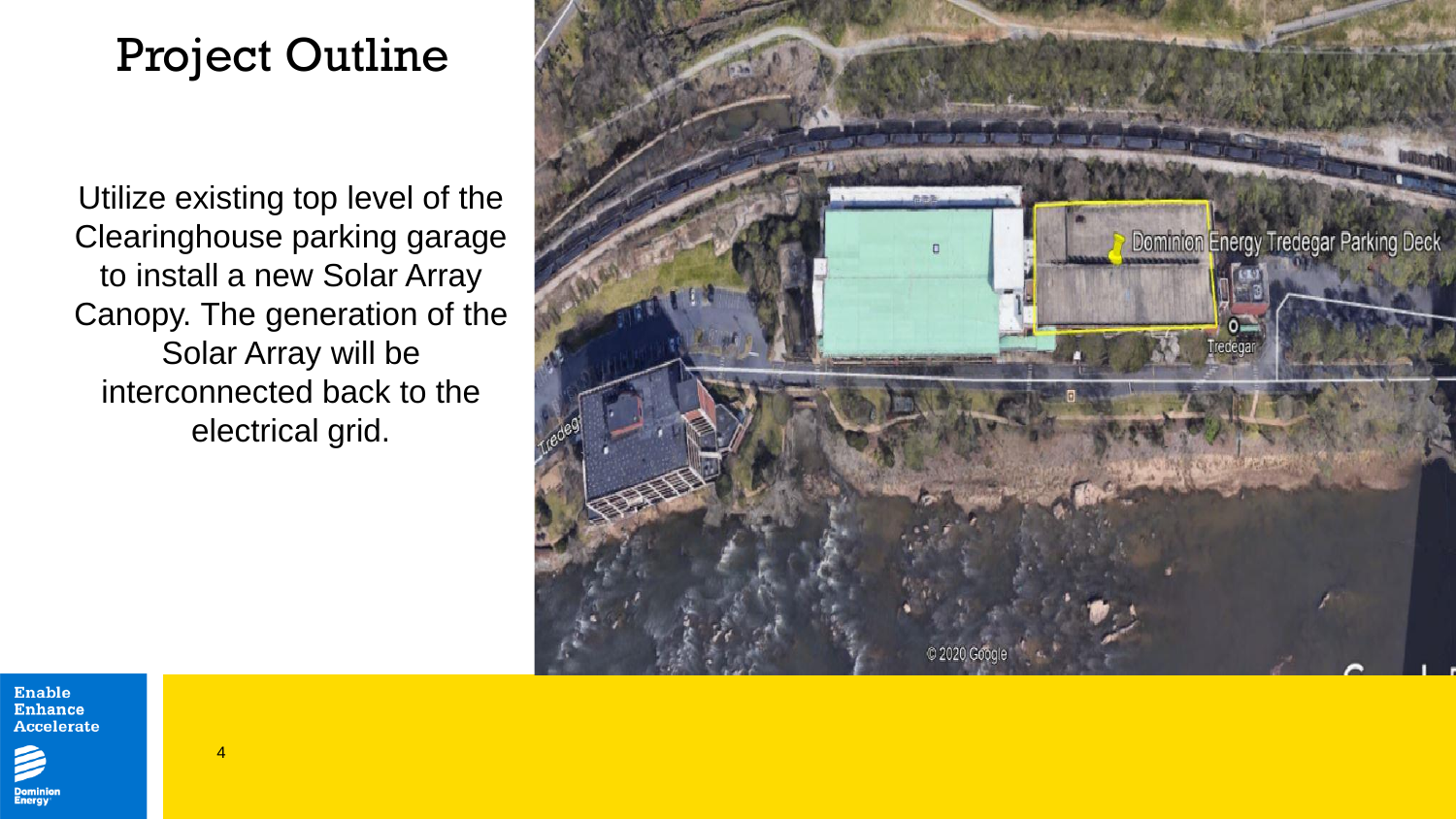### Design Concept

- This project would be the largest solar array in downtown Richmond.
- Canopy Design Full roof canopy
- Individual Solar Panels 1,404
- Solar Array will generate enough energy equal to powering 120 homes.



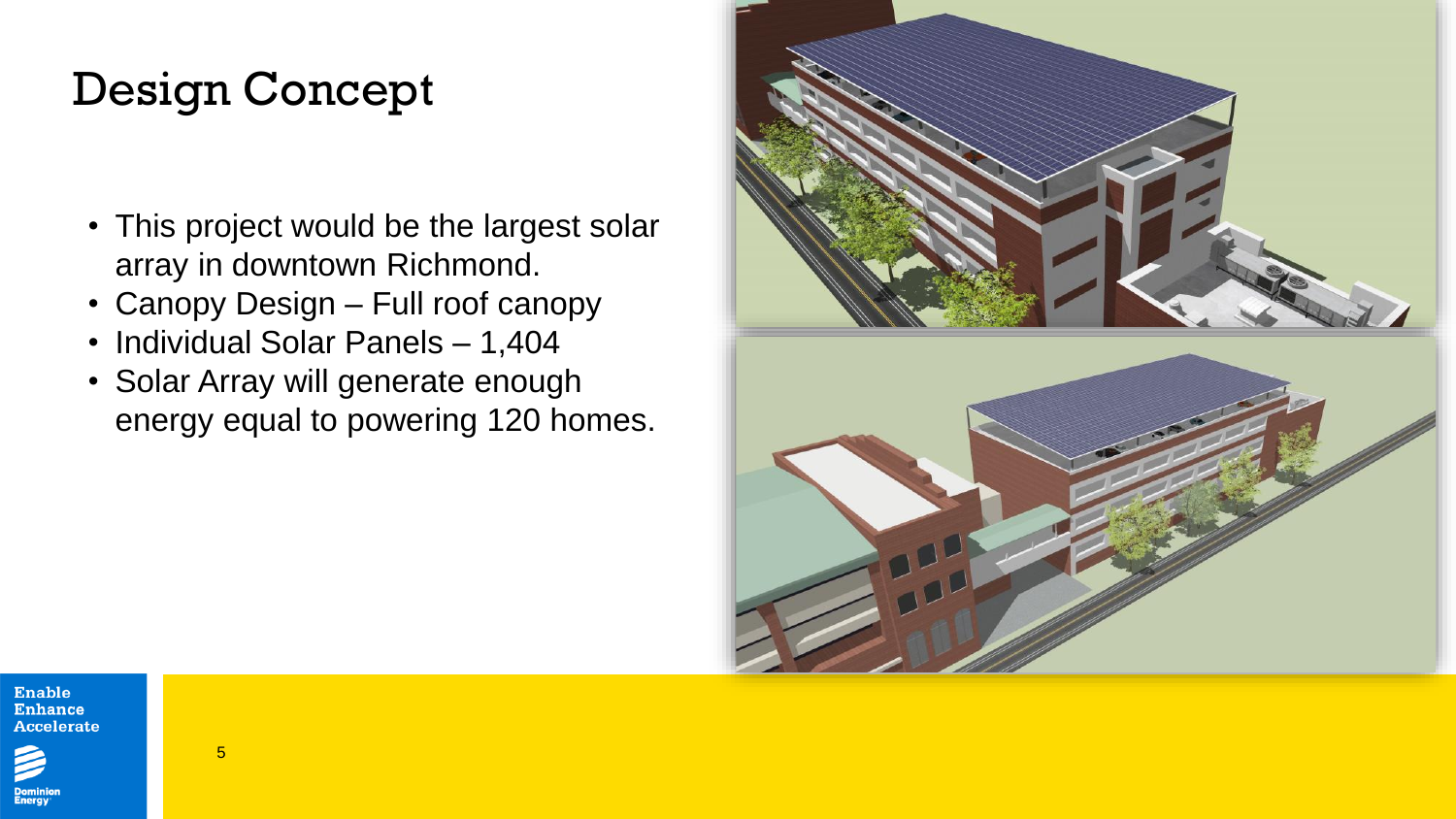### Elevations





6

**Dominion**<br>Energy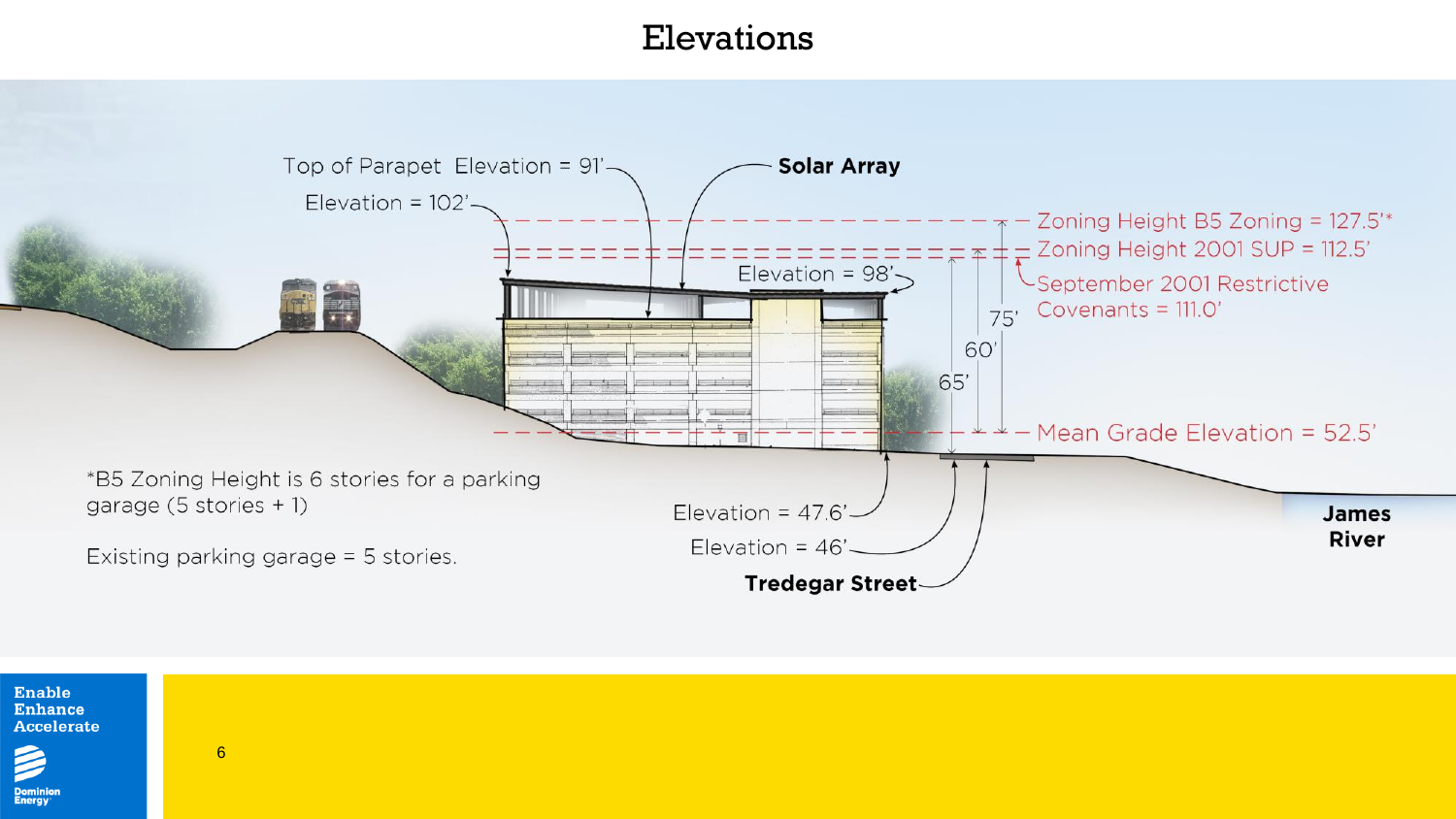

These pictures show the proposed solar array as viewed from Oregon Hill and from the Lee Bridge. (2)

7

3. This section shows the differences in elevation between the residential units on Oregon Hill and the Tredegar campus parking garage.

4. A close up view of the parking garage shows the dimensions and elevations as well as the zoning height limitations based on the 2001 special use permit and the current B-5 zoning conditions.

#### Enable **Enhance Accelerate**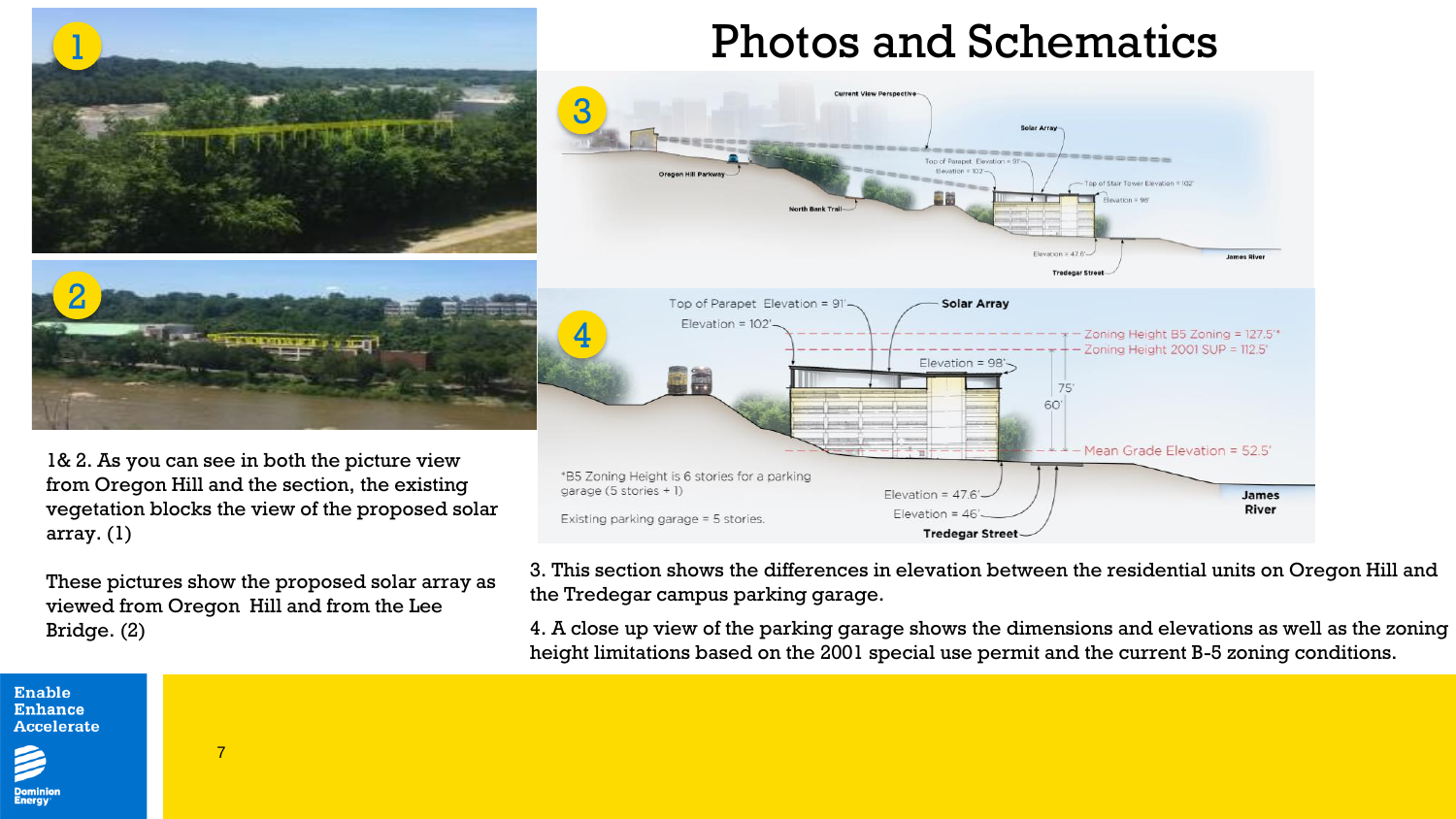### Viewshed Renderings



- Rendering 1 Oregon Hill fall/winter view.
- Rendering 2 Oregon Hill spring/summer view.

8

• Rendering 3 – Belle Isle summer view.



Enable<br>Enhance Accelerate

**Dominion**<br>Energy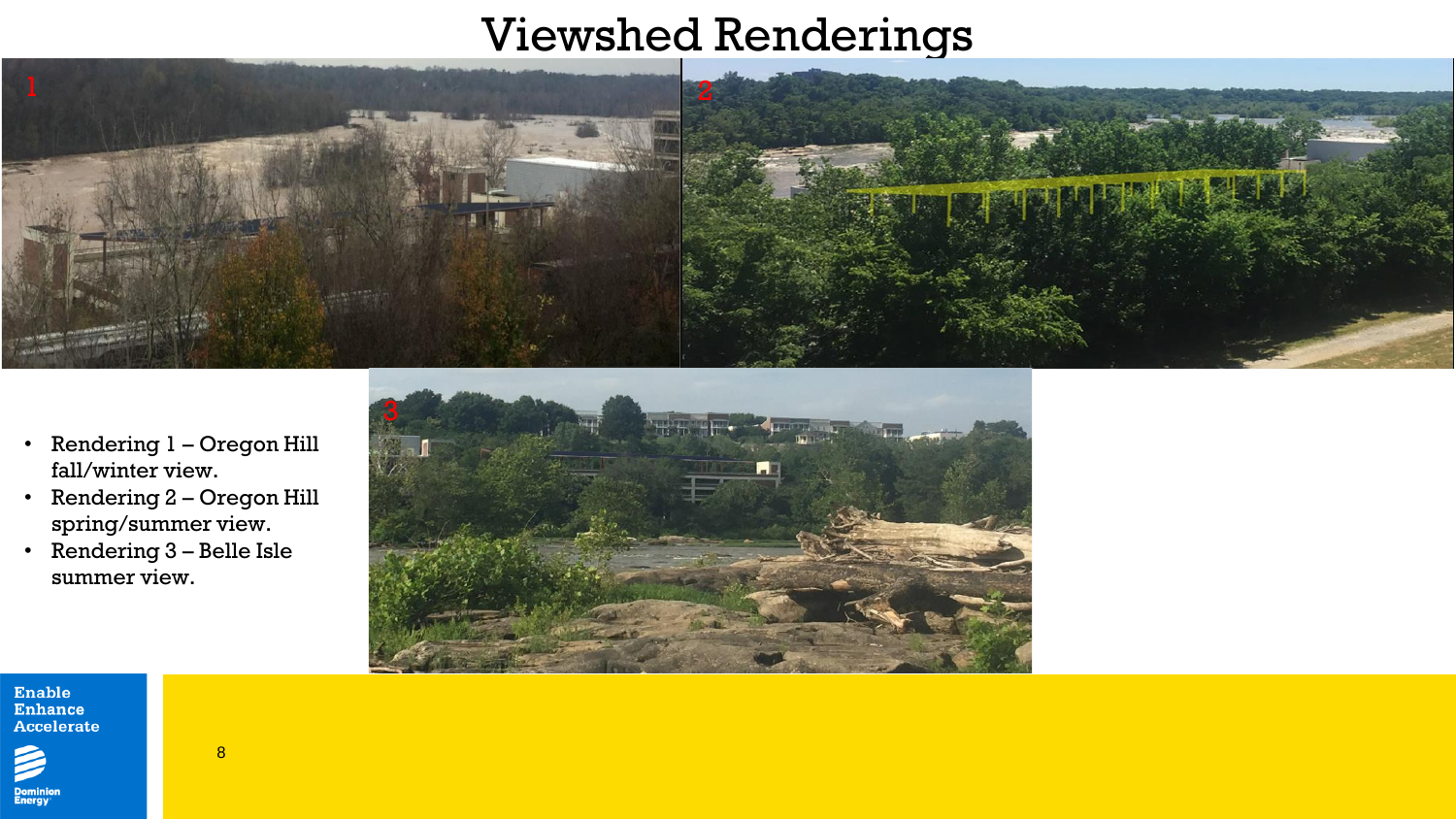### Project Milestones

**Partnership Selection**: Sun Tribe Solar, August 2020 **Neighborhood Engagement**: Letters to neighbors, associations, project web page, September 2020 **City of Richmond**: Zoning Confirmation Request, September 2020 **City of Richmond**: Zoning Confirmation Approved, November 2020 **Town Hall Meetings:** Oregon Hill, Overlook Associations, December 2020 **Interconnection Coordination Study**: January 2021– April 2021 **Structural and Electrical Engineering**: November 2020 – April 2021 **\*Construction Permitting:** April 2021 – June 2021 **\*Canopy Construction**: June 2021 – September 2021 **\*System Operational**: September 2021 – October 2021

\*Milestones may vary pending processes and conditions.

Enable Enhance Accelerate